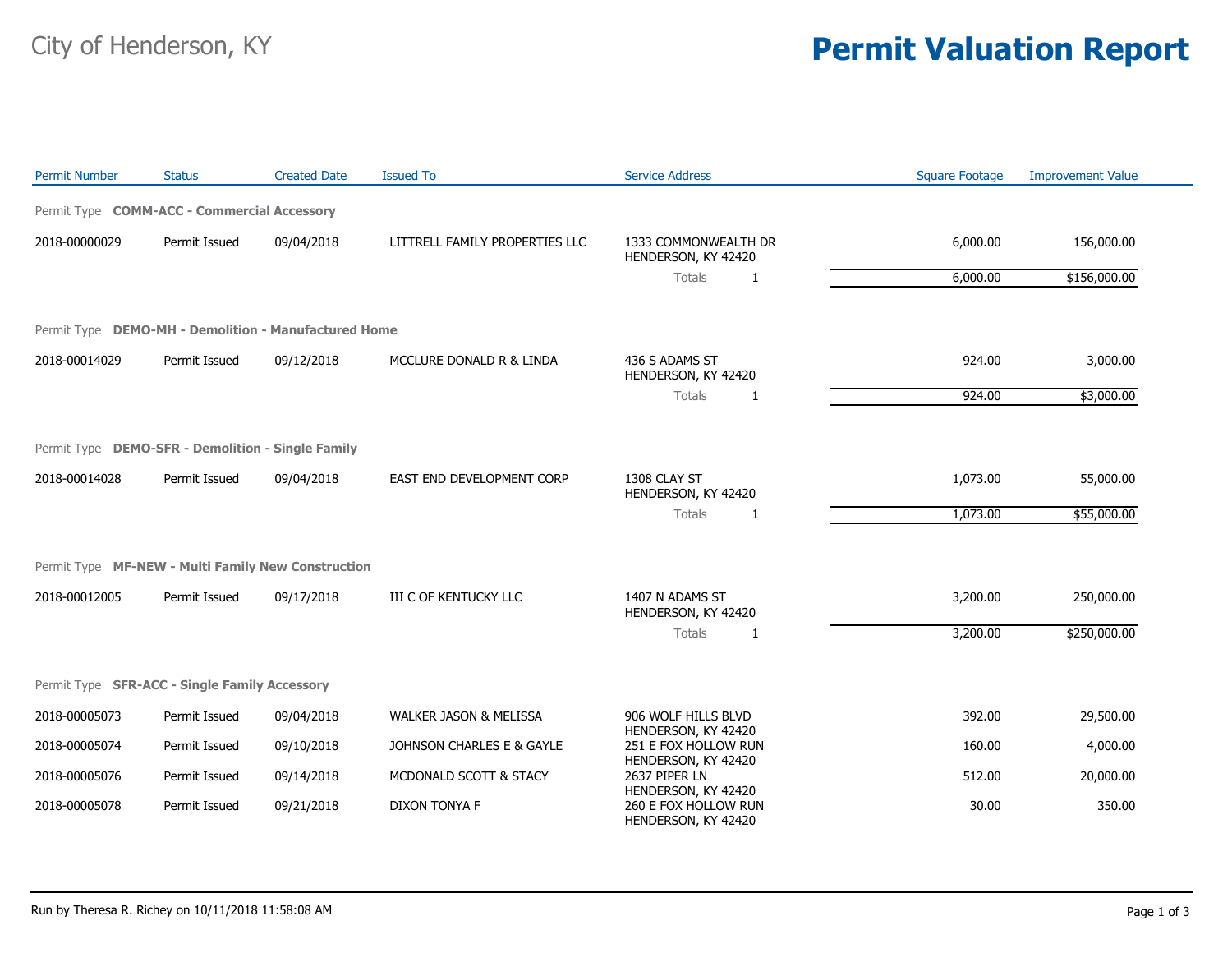## City of Henderson, KY **Permit Valuation Report**

| <b>Permit Number</b>    | <b>Status</b>                                        | <b>Created Date</b> | <b>Issued To</b>             | <b>Service Address</b>                                         | <b>Square Footage</b> | <b>Improvement Value</b> |
|-------------------------|------------------------------------------------------|---------------------|------------------------------|----------------------------------------------------------------|-----------------------|--------------------------|
|                         | Permit Type SFR-ACC - Single Family Accessory        |                     |                              |                                                                |                       |                          |
| 2018-00005079           | Permit Issued                                        | 09/26/2018          | CLARENCE L & MARTHA MYERS    | 221 CARDINAL LN<br>HENDERSON, KY 42420                         | 400.00                | 6,000.00                 |
|                         |                                                      |                     |                              | 5<br>Totals                                                    | 1,494.00              | \$59,850.00              |
|                         | Permit Type SFR-ADD - Single Family Addition         |                     |                              |                                                                |                       |                          |
| 2018-00005075           | Permit Issued                                        | 09/13/2018          | MELTON CHRISTOPHER M         | 3126 BRAXTON PARK DR                                           | 270.00                | 2,350.00                 |
| 2018-00005077           | Permit Issued                                        | 09/21/2018          | PROCTOR STEVE & CAROL        | HENDERSON, KY 42420<br>679 WATSON LN<br>HENDERSON, KY 42420    | 336.00                | 3,000.00                 |
|                         |                                                      |                     |                              | Totals<br>2                                                    | 606.00                | \$5,350.00               |
|                         | Permit Type SFR-NEW - Single Family New Construction |                     |                              |                                                                |                       |                          |
| 2018-00005081           | Permit Issued                                        | 09/27/2018          | TIMOTHY GARNER & LIS CRAWLEY | 609 GRAY STONE CT<br>HENDERSON, KY 42420                       | 2,517.00              | 234,000.00               |
|                         |                                                      |                     |                              | Totals<br>$\mathbf{1}$                                         | 2,517.00              | \$234,000.00             |
|                         | Permit Type SFR-REMODEL - Single Family Remodel      |                     |                              |                                                                |                       |                          |
| 2018-00005072           | Permit Issued                                        | 08/27/2018          | PACE MELISA R                | 2232 SUTTON DR                                                 | 53.00                 | 2,500.00                 |
| 2018-00005080           | Permit Issued                                        | 09/26/2018          | RON ROWE                     | HENDERSON, KY 42420<br>300 N ALVASIA ST<br>HENDERSON, KY 42420 | 928.00                | 10,500.00                |
|                         |                                                      |                     |                              | Totals<br>2                                                    | 981.00                | \$13,000.00              |
| Permit Type SIGN - Sign |                                                      |                     |                              |                                                                |                       |                          |
| 2018-00013018           | Permit Issued                                        | 07/23/2018          | Jujin Qiu                    | 1999 HWY 60 E                                                  | 48.00                 | 650.00                   |
| 2018-00013027           | Permit Issued                                        | 09/18/2018          | <b>IVIE ANITA MINDRUP</b>    | HENDERSON, KY 42420<br>1501 S GREEN ST<br>HENDERSON, KY 42420  | 96.00                 | 200.00                   |